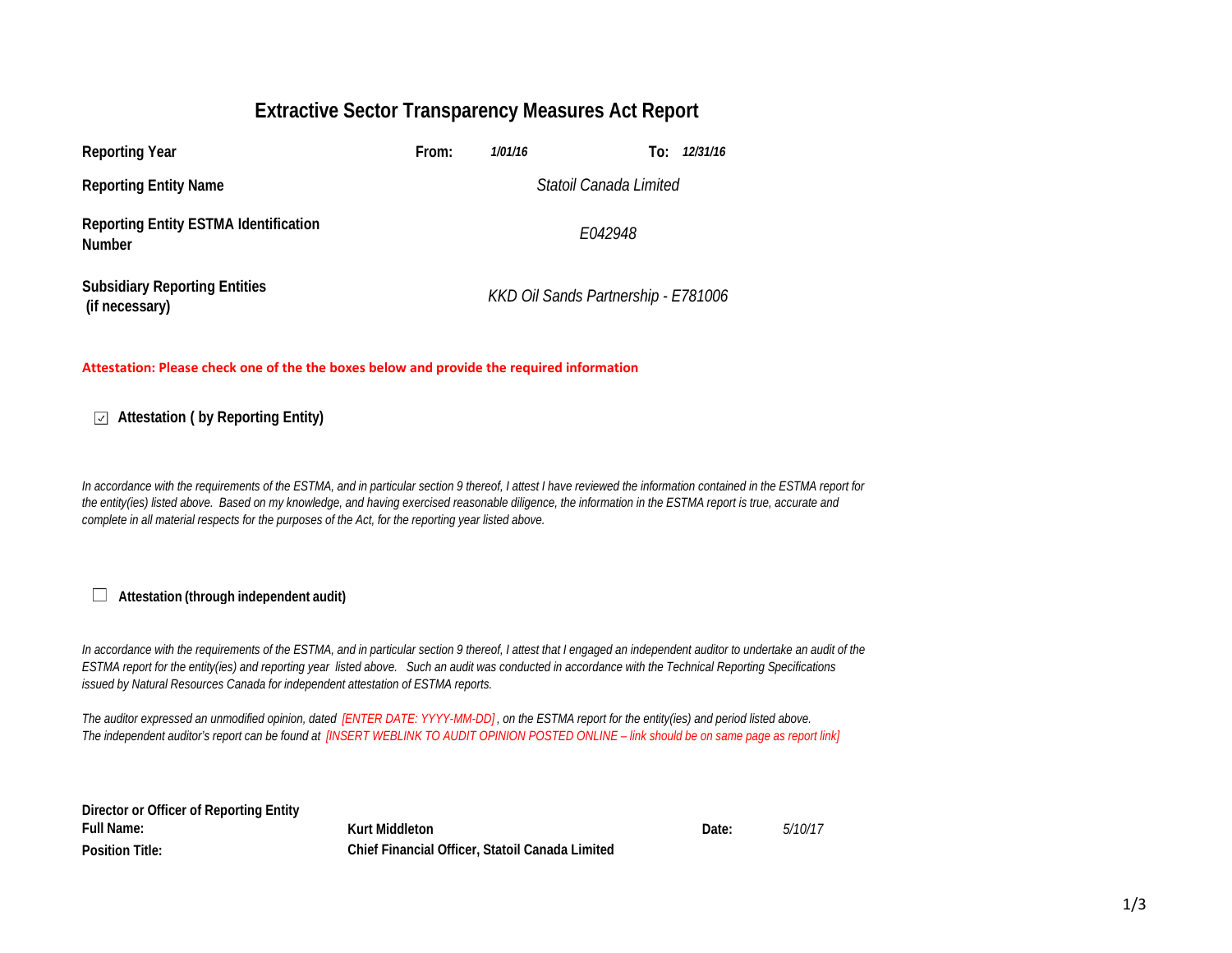## **Extractive Sector Transparency Measures Act - Annual Report**

| <b>Reporting Year</b>                                         | From: | 1/01/16                             | To: | 12/31/16 |
|---------------------------------------------------------------|-------|-------------------------------------|-----|----------|
| <b>Reporting Entity Name</b>                                  |       | Statoil Canada Limited              |     |          |
| <b>Reporting Entity ESTMA</b><br><b>Identification Number</b> |       | E042948                             |     |          |
| <b>Subsidiary Reporting</b><br>Entities (if necessary)        |       | KKD Oil Sands Partnership - E781006 |     |          |

| Payments by Payee in USD <sup>1</sup> million - Addendum to substituted report <sup>2</sup> |                     |              |                  |             |                                   |                |                  |                                                  |                               |                                |
|---------------------------------------------------------------------------------------------|---------------------|--------------|------------------|-------------|-----------------------------------|----------------|------------------|--------------------------------------------------|-------------------------------|--------------------------------|
| Country                                                                                     | Payee Name          | <b>Taxes</b> | <b>Royalties</b> | <b>Fees</b> | Production<br><b>Entitlements</b> | <b>Bonuses</b> | <b>Dividends</b> | Infrastructure<br>Improvement<br><b>Payments</b> | Total Amount<br>paid to Payee | <b>Notes</b>                   |
| Canada                                                                                      | Wood Buffalo        | \$1.2        |                  |             |                                   |                |                  |                                                  | \$1.2                         |                                |
| Canada                                                                                      | Lac La Biche County | \$4.4        |                  |             |                                   |                |                  |                                                  | \$4.4                         |                                |
| Canada                                                                                      | Strathcona County   | \$0.0\$      |                  |             |                                   |                |                  |                                                  | \$0.0                         |                                |
| <b>Total</b>                                                                                |                     | \$5.6\$      |                  |             |                                   |                |                  |                                                  | \$5.6                         | Addendum to substituted report |

**1 Payments are converted to USD using the average annual 2016 exchange rate (1 CAD = 0.75 USD)**

<sup>2</sup> Substitued Report can be found here:  **Substitued Report can be found here:** <https://www.statoil.com/content/dam/statoil/documents/annual-reports/2016/statoil-2016-annualreport-20-F.pdf.pdf> or search "Annual Report and Form 20-F 2016" in